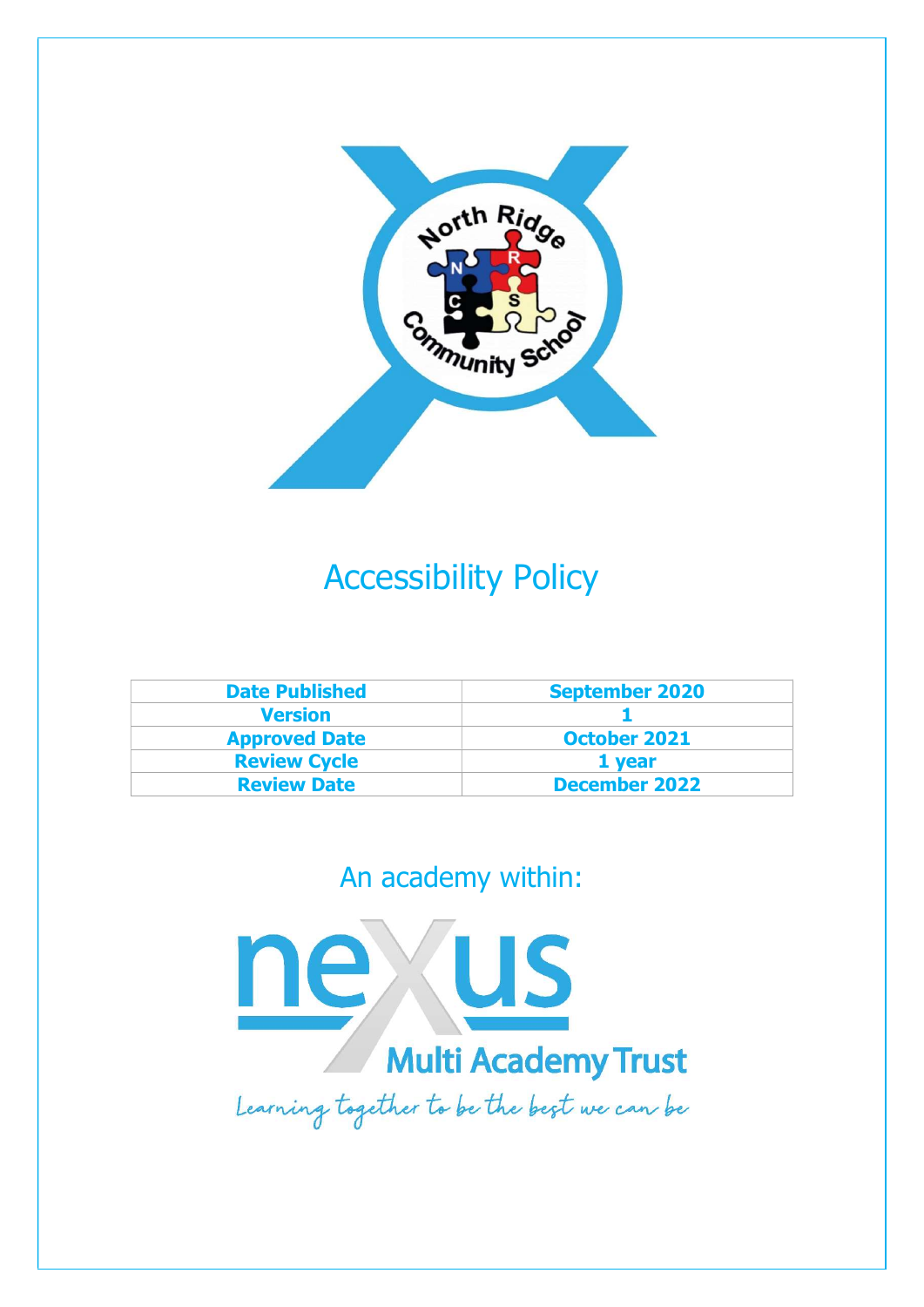



# 1. Aims

- 1.1.This policy statement aims to set out our school's arrangements for managing the access of education and training providers to students for the purpose of giving them information about their offer.
- 1.2.It sets out:
	- **Procedures in relation to requests for access**
	- The grounds for granting and refusing requests for access
	- Details of premises or facilities to be provided to a person who is given access

### 2. Statutory requirements

- 2.1. Schools are required to ensure that there is an opportunity for a range of education and training providers to access students in years 8 to 13 for the purposes of informing them about approved technical education, qualifications or apprenticeships.
- 2.2. Schools must also have a policy statement that outlines the circumstances in which education and training providers will be given access to these students. Please see the link below to access the Careers, Education Information and Guidance document. (CEIAG)

Careers-Education-Information-amd-Guidance.docx (live.com)

- 2.3.This is outlined in section 42B of the Education Act 1997.
- 2.4. This policy shows how our school complies with these requirements.

### 3. Student entitlement

- 3.1.All students in years 8 to 13 at North Ridge School are entitled to:
	- Find out about technical education qualifications and apprenticeship opportunities, as part of our careers programme which provides information on the full range of education and training options available at each transition point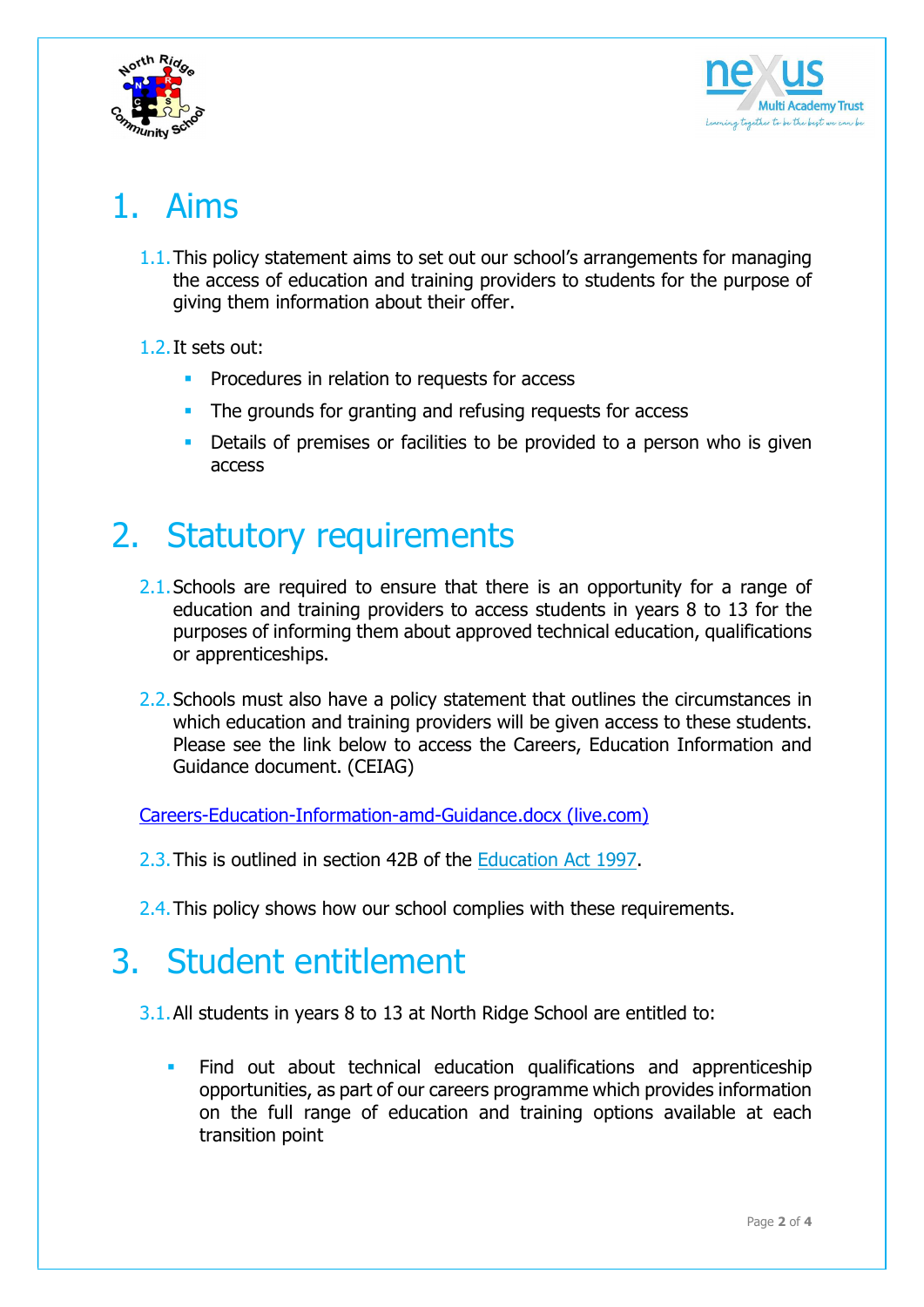



- Hear from a range of local providers about the opportunities they offer, including technical education and apprenticeships
- Understand how to make applications for the full range of academic and technical courses.

## 4. Management of provider access requests

#### 4.1.Procedure

4.1.1. A provider wishing to request access should contact the school admin team:

Telephone: 01302 720790

Email: nrcs.admin@nexusmat.org

#### 4.2.Opportunities for access

4.2.1. A number of events, integrated into our careers programme, will offer providers an opportunity to come into school to speak to students and/or their parents/carers:

|         | <b>Autumn term</b>                                                     | <b>Spring term</b>                                                                              | <b>Summer term</b>                                                               |
|---------|------------------------------------------------------------------------|-------------------------------------------------------------------------------------------------|----------------------------------------------------------------------------------|
| Year 10 | Assembly and tutor<br>group opportunities -<br>employability skills    | Networking event with<br>providers and<br>employers                                             | Work experience<br>preparation sessions<br>Work experience                       |
| Year 11 | Assembly on<br>opportunities at 16<br>Event for UTCs                   | Post-16 evening<br>Post-16 taster sessions<br>Apprenticeships -<br>support with<br>applications |                                                                                  |
| Year 12 | Higher education (HE)<br>fair<br>Post-18 assembly -<br>apprenticeships |                                                                                                 | Small group sessions:<br>future education,<br>training and<br>employment options |